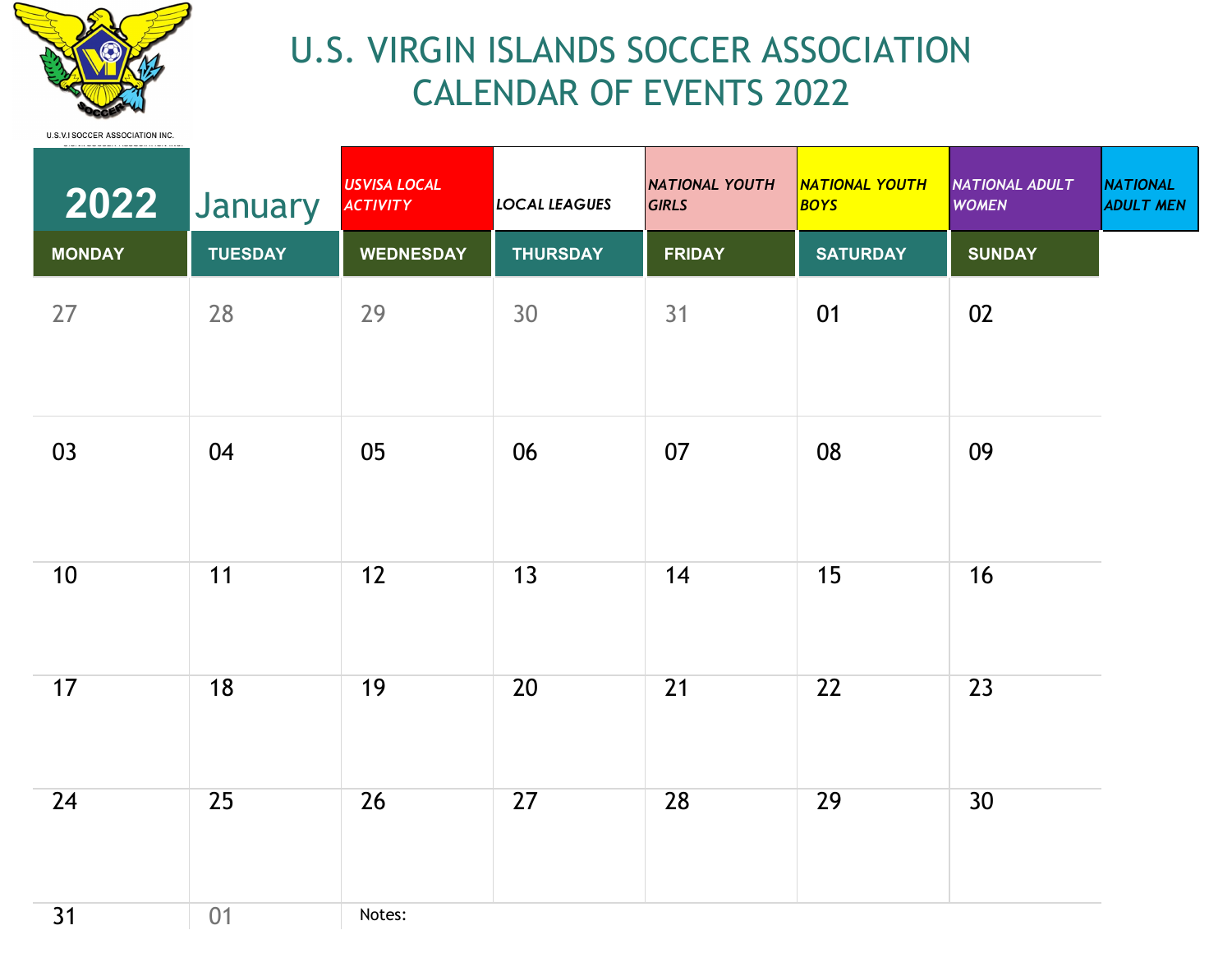| 2022                                                                 | <b>February</b> ACTIVITY | <b>USVISA LOCAL</b>                                                                                                                   | LOCAL LEAGUES                                                                                                                      | <b>NATIONAL YOUTH</b><br><b>GIRLS</b>                                         | <b>NATIONAL YOUTH</b><br><b>BOYS</b>                                          | <b>NATIONAL ADULT</b><br><b>WOMEN</b>                                                                                                  | <b>NATIONAL</b><br><b>ADULT MEN</b> |
|----------------------------------------------------------------------|--------------------------|---------------------------------------------------------------------------------------------------------------------------------------|------------------------------------------------------------------------------------------------------------------------------------|-------------------------------------------------------------------------------|-------------------------------------------------------------------------------|----------------------------------------------------------------------------------------------------------------------------------------|-------------------------------------|
| <b>MONDAY</b>                                                        | <b>TUESDAY</b>           | <b>WEDNESDAY</b>                                                                                                                      | <b>THURSDAY</b>                                                                                                                    | <b>FRIDAY</b>                                                                 | <b>SATURDAY</b>                                                               | <b>SUNDAY</b>                                                                                                                          |                                     |
| 31                                                                   | 01                       | 02                                                                                                                                    | 03                                                                                                                                 | 04                                                                            | 05                                                                            | 06                                                                                                                                     |                                     |
| 07                                                                   | 08                       | 09                                                                                                                                    | 10                                                                                                                                 | 11                                                                            | 12                                                                            | 13                                                                                                                                     |                                     |
|                                                                      |                          |                                                                                                                                       | <b>WOMENS NT VS.</b><br><b>Antigua (Tier 1</b><br><b>International</b><br><b>Friendly) in St.</b><br><b>Croix</b><br>USVI lost 4-0 |                                                                               |                                                                               | <b>WOMENS NT VS.</b><br><b>Antigua (Tier 1</b><br><b>International</b><br>Friendly) in St.<br><b>Croix</b><br><b>USVI lost 2-1</b>     |                                     |
| 14<br><b>Start of USVISA</b><br><b>Afterschool</b><br><b>Program</b> | 15                       | 16<br><b>WOMENS NT VS.</b><br><b>Guatemala</b><br>(Concacaf<br><b>Womens</b><br><b>Qualifiers)</b><br>in Guatemala<br>(USVI lost 9-0) | 17                                                                                                                                 | 18                                                                            | 19                                                                            | 20<br><b>WOMENS NT VS.</b><br><b>Costa Rica</b><br>(Concacaf<br><b>Womens</b><br><b>Qualifiers)</b><br>in USVI @6pm<br>(USVI lost 6-0) |                                     |
| 21                                                                   | 22                       | 23                                                                                                                                    | 24                                                                                                                                 | 25<br><b>Men's National</b><br><b>Team Camp (in</b><br><b>St. Croix USVI)</b> | 26<br><b>Men's National</b><br><b>Team Camp (in</b><br><b>St. Croix USVI)</b> | 27<br><b>Men's National</b><br><b>Team Camp (in</b><br><b>St. Croix USVI)</b>                                                          |                                     |
| 28                                                                   | 01                       | 02                                                                                                                                    | 03                                                                                                                                 | 04                                                                            | 05                                                                            | 06                                                                                                                                     |                                     |
| 07                                                                   | 08                       | Notes:                                                                                                                                |                                                                                                                                    |                                                                               |                                                                               |                                                                                                                                        |                                     |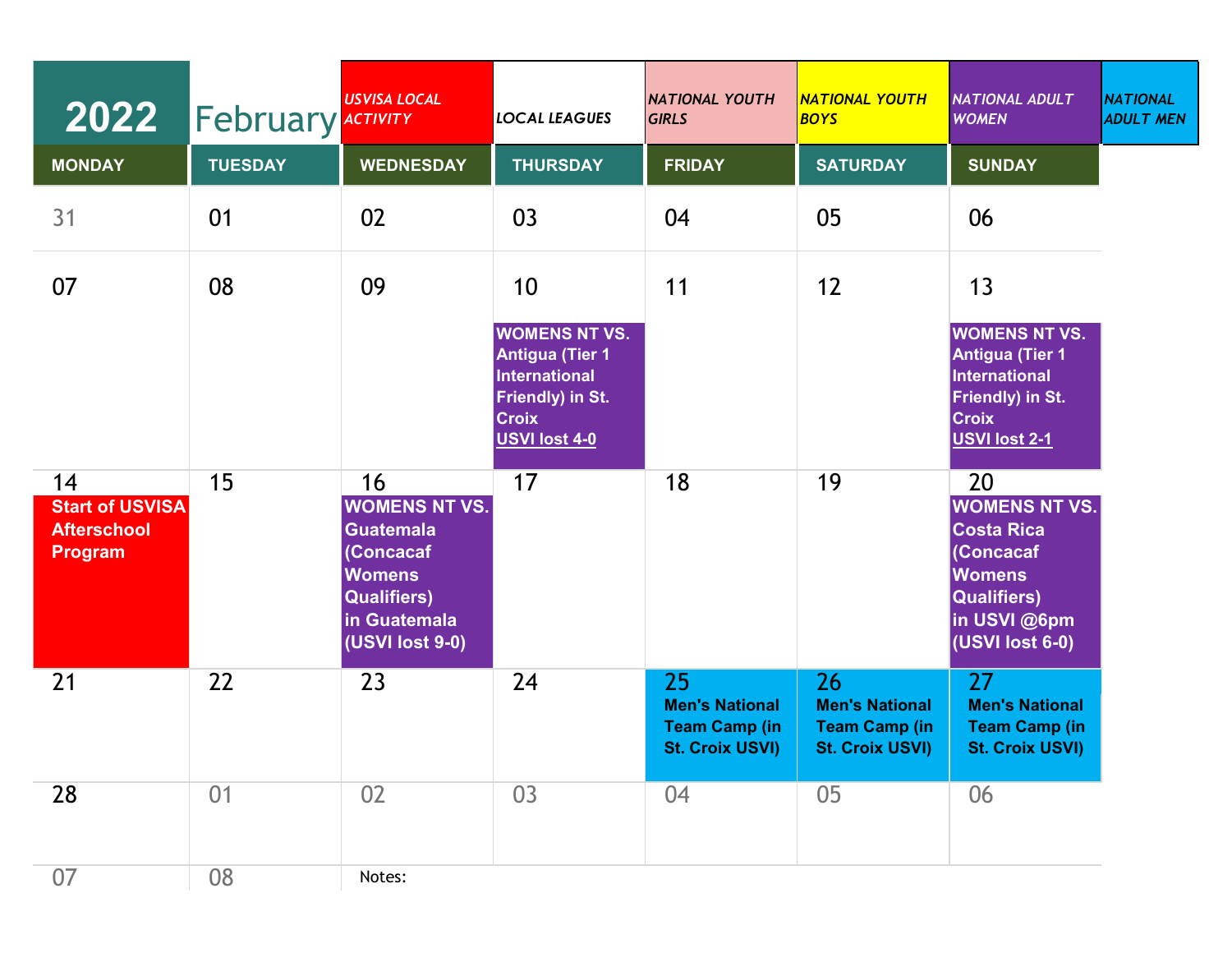| 2022                                                                             | <b>March</b> ACTIVITY                                                                      | <b>USVISA LOCAL</b>                                                                 | <b>LOCAL LEAGUES</b>                                                                       | <b>NATIONAL YOUTH</b><br><b>GIRLS</b>                                     | NATIONAL YOUTH<br><b>BOYS</b>                                                                                               | <b>NATIONAL ADULT</b><br><b>WOMEN</b>                                                                                                         | <b>NATIONAL</b><br><b>ADULT MEN</b> |
|----------------------------------------------------------------------------------|--------------------------------------------------------------------------------------------|-------------------------------------------------------------------------------------|--------------------------------------------------------------------------------------------|---------------------------------------------------------------------------|-----------------------------------------------------------------------------------------------------------------------------|-----------------------------------------------------------------------------------------------------------------------------------------------|-------------------------------------|
| <b>MONDAY</b>                                                                    | <b>TUESDAY</b>                                                                             | <b>WEDNESDAY</b>                                                                    | <b>THURSDAY</b>                                                                            | <b>FRIDAY</b>                                                             | <b>SATURDAY</b>                                                                                                             | <b>SUNDAY</b>                                                                                                                                 |                                     |
| 28                                                                               | 01                                                                                         | 02                                                                                  | 03                                                                                         | 04<br>37th Concacaf<br><b>Ordinary</b><br><b>Congress in</b><br>Miami, FL | 05<br><b>Men's National</b><br><b>Team "Open</b><br>Tryouts" (in St.<br><b>Thomas - Ivanna</b><br>Euda Kean - 4-<br>6:30pm) | 06<br><b>Men's National</b><br><b>Team "Open</b><br>Tryouts" (in St.<br>Croix -<br><b>Bethlehem</b><br><b>Soccer Complex</b><br>$-4 - 6:30pm$ |                                     |
| 07                                                                               | 08                                                                                         | 09                                                                                  | 10                                                                                         | 11<br><b>Men's National</b><br><b>Team Camp</b><br>(in Miami FI)          | 12<br><b>Men's National</b><br><b>Team Camp</b><br>(in Miami FI)                                                            | 13<br><b>Men's National</b><br><b>Team Camp</b><br>(in Miami FI)                                                                              |                                     |
| 14<br><b>Concacaf D -</b><br>license Coaching<br><b>Course</b><br>(in St. Croix) | 15<br><b>Concacaf D -</b><br>license<br><b>Coaching</b><br><b>Course</b><br>(in St. Croix) | 16<br>Concacaf D -<br>license<br><b>Coaching</b><br><b>Course</b><br>(in St. Croix) | 17<br><b>Concacaf D -</b><br>license<br><b>Coaching</b><br><b>Course</b><br>(in St. Croix) | 18                                                                        | 19                                                                                                                          | 20                                                                                                                                            |                                     |
| 21                                                                               | 22                                                                                         | 23                                                                                  | 24                                                                                         | 25                                                                        | 26                                                                                                                          | 27                                                                                                                                            |                                     |
| 28                                                                               | 29                                                                                         | 30                                                                                  | 31<br>72nd FIFA<br><b>Congress would</b><br>be held in Doha,<br>Qatar.                     | 01                                                                        | 02                                                                                                                          | 03                                                                                                                                            |                                     |
| 04                                                                               | 05                                                                                         | Notes:                                                                              |                                                                                            |                                                                           |                                                                                                                             |                                                                                                                                               |                                     |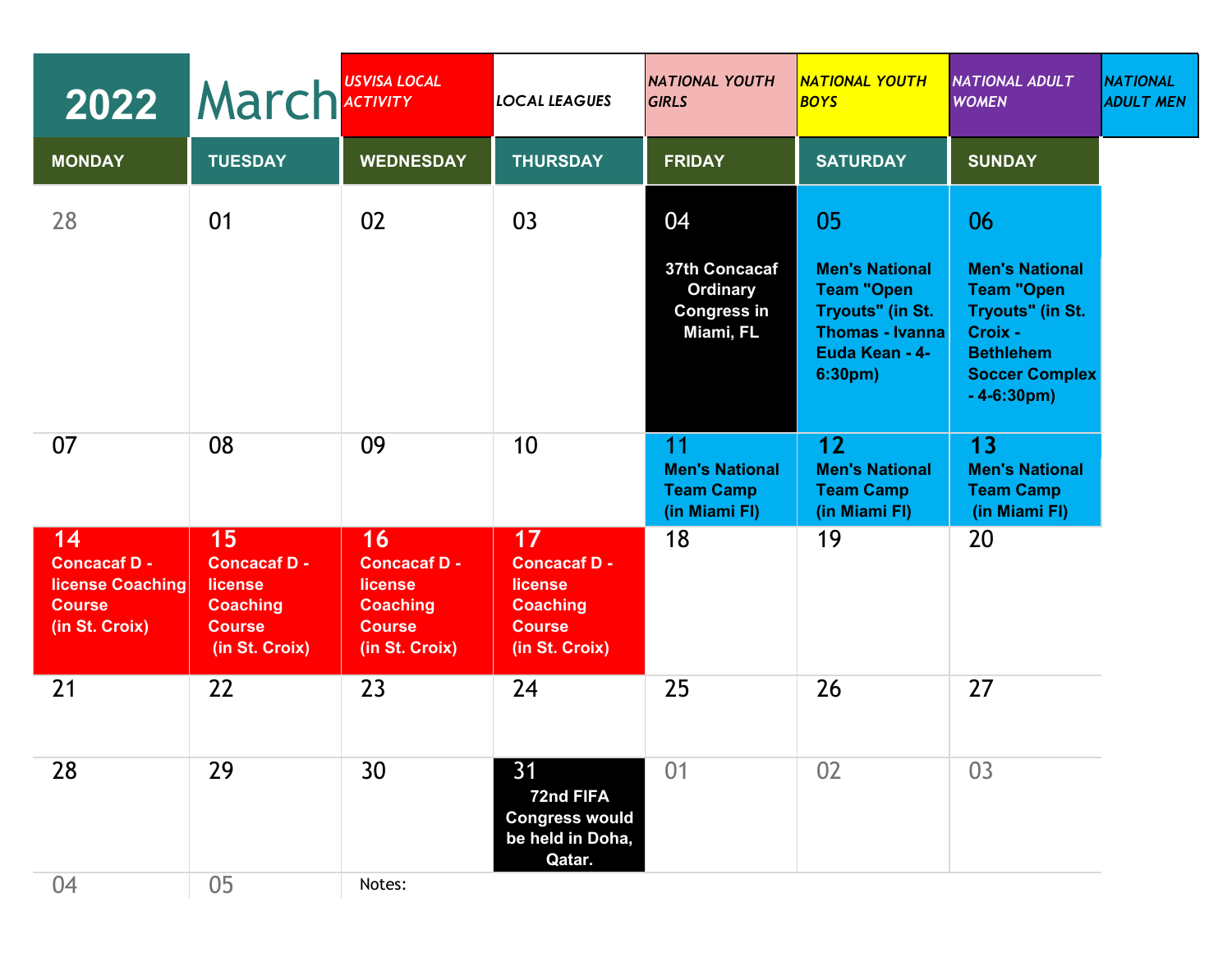| 2022                                                                 | <b>April</b>                                                                                                                             | <b>USVISA LOCAL</b><br><b>ACTIVITY</b>                                                                                               | <b>LOCAL LEAGUES</b>                                                                                      | <b>NATIONAL YOUTH</b><br><b>GIRLS</b>                                                                     | <b>NATIONAL YOUTH</b><br><b>BOYS</b>                                                                      | <b>NATIONAL ADULT</b><br><b>WOMEN</b>                                   | <b>NATIONAL</b><br><b>ADULT MEN</b> |
|----------------------------------------------------------------------|------------------------------------------------------------------------------------------------------------------------------------------|--------------------------------------------------------------------------------------------------------------------------------------|-----------------------------------------------------------------------------------------------------------|-----------------------------------------------------------------------------------------------------------|-----------------------------------------------------------------------------------------------------------|-------------------------------------------------------------------------|-------------------------------------|
| <b>MONDAY</b>                                                        | <b>TUESDAY</b>                                                                                                                           | <b>WEDNESDAY</b>                                                                                                                     | <b>THURSDAY</b>                                                                                           | <b>FRIDAY</b>                                                                                             | <b>SATURDAY</b>                                                                                           | <b>SUNDAY</b>                                                           |                                     |
| 28                                                                   | 29                                                                                                                                       | 30                                                                                                                                   | 31                                                                                                        | 01                                                                                                        | 02                                                                                                        | 03                                                                      |                                     |
| 04                                                                   | 05                                                                                                                                       | 06<br><b>WOMENS NT VS.</b><br><b>Curaao</b><br>(Concacaf<br><b>Womens</b><br><b>Qualifiers)</b><br>@ 4pm in St.<br><b>Croix USVI</b> | 07                                                                                                        | 08                                                                                                        | 09                                                                                                        | 10                                                                      |                                     |
| 11                                                                   | 12<br><b>WOMENS NT VS.</b><br><b>St. Kitts &amp; Nevis</b><br>(Concacaf<br><b>Womens</b><br><b>Qualifiers)</b><br>@4pm<br>in St. Kitts & | 13                                                                                                                                   | 14<br>Under15 Boys<br>and Girls<br>International<br>Friendly vs. Turks<br>& Caicos (in St.<br>Croix USVI) | 15<br>Under15 Boys<br>and Girls<br>International<br>Friendly vs. Turks<br>& Caicos (in St.<br>Croix USVI) | 16<br>Under15 Boys<br>and Girls<br>International<br>Friendly vs. Turks<br>& Caicos (in St.<br>Croix USVI) | 17                                                                      |                                     |
| 18                                                                   | 19                                                                                                                                       | 20                                                                                                                                   | 21                                                                                                        | 22<br><b>Concacaf C-</b><br>license<br><b>Coaching</b><br><b>Course</b>                                   | 23<br><b>Concacaf C-</b><br>license<br><b>Coaching</b><br><b>Course</b>                                   | 24<br><b>Concacaf C-</b><br>license<br><b>Coaching</b><br><b>Course</b> |                                     |
| 25<br><b>Concacaf C-</b><br><b>license Coaching</b><br><b>Course</b> | 26<br><b>Concacaf C-</b><br>license<br><b>Coaching</b><br><b>Course</b>                                                                  | 27<br><b>Concacaf C-</b><br><b>license</b><br><b>Coaching</b><br><b>Course</b>                                                       | 28<br><b>Concacaf C-</b><br>license<br><b>Coaching</b><br><b>Course</b>                                   | 29<br><b>Concacaf C-</b><br>license<br><b>Coaching</b><br><b>Course</b>                                   | 30                                                                                                        | 01                                                                      |                                     |
| 02                                                                   | 03                                                                                                                                       | Notes:                                                                                                                               |                                                                                                           |                                                                                                           |                                                                                                           |                                                                         |                                     |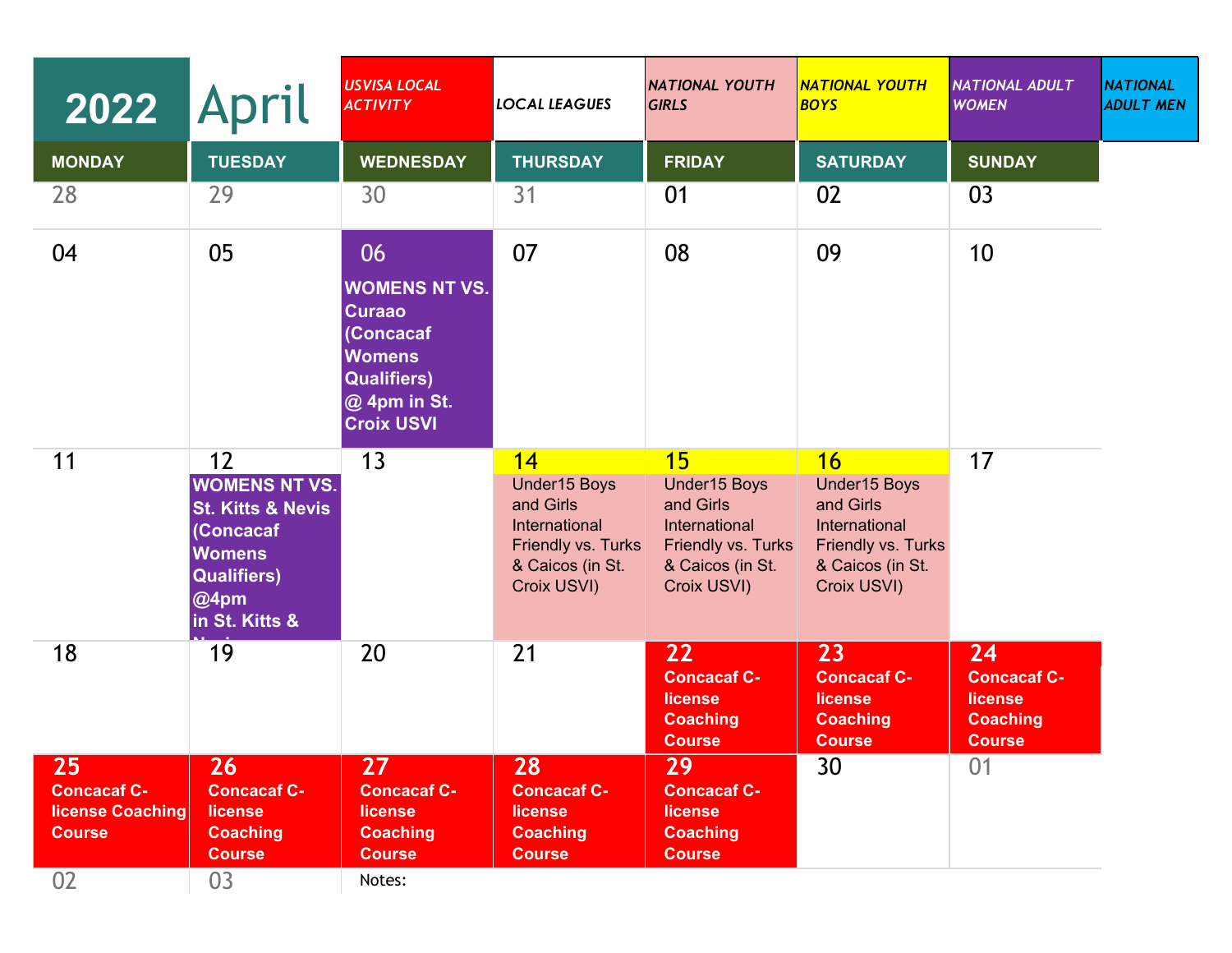| <b>2022 May</b>                                                           |                                                                                     | <b>USVISA LOCAL</b><br><b>ACTIVITY</b>                                       | <b>LOCAL LEAGUES</b> | <b>NATIONAL YOUTH</b><br><b>GIRLS</b>                               | <b>NATIONAL YOUTH</b><br>BOYS | <b>NATIONAL ADULT</b><br><b>WOMEN</b> | <b>NATIONAL</b><br><b>ADULT MEN</b> |
|---------------------------------------------------------------------------|-------------------------------------------------------------------------------------|------------------------------------------------------------------------------|----------------------|---------------------------------------------------------------------|-------------------------------|---------------------------------------|-------------------------------------|
| <b>MONDAY</b>                                                             | <b>TUESDAY</b>                                                                      | <b>WEDNESDAY</b>                                                             | <b>THURSDAY</b>      | <b>FRIDAY</b>                                                       | <b>SATURDAY</b>               | <b>SUNDAY</b>                         |                                     |
| 25                                                                        | 26                                                                                  | 27                                                                           | 28                   | 29                                                                  | 30                            | 01                                    |                                     |
| 02                                                                        | 03                                                                                  | 04                                                                           | 05                   | 06                                                                  | 07                            | 08                                    |                                     |
| 09                                                                        | 10                                                                                  | 11                                                                           | 12                   | 13                                                                  | 14                            | 15                                    |                                     |
| 16<br><b>USVISA Practical</b><br><b>Coaching "The</b><br><b>Practice"</b> | 17<br><b>USVISA</b><br><b>Practical</b><br><b>Coaching "The</b><br><b>Practice"</b> | 18<br><b>USVISA</b><br><b>Practical</b><br><b>Coaching "The</b><br>Practice" | 19                   | 20                                                                  | 21                            | 22                                    |                                     |
| 23                                                                        | 24                                                                                  | 25                                                                           | 26                   | 27                                                                  | 28                            | 29                                    |                                     |
| 30                                                                        | 31                                                                                  | Notes:                                                                       |                      | <b>CONCACAF Nations League due to start 1st and 2nd week in May</b> |                               |                                       |                                     |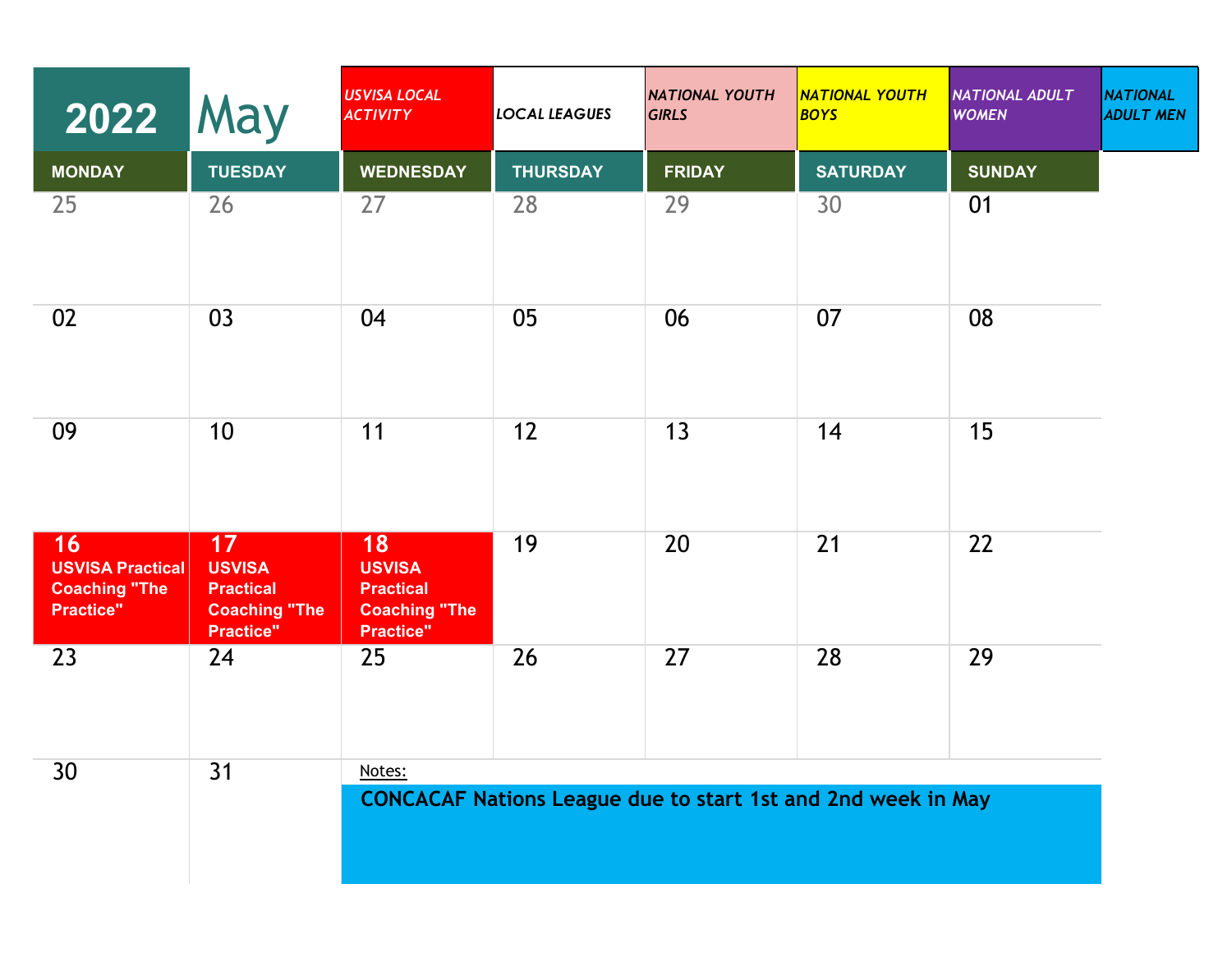| 2022          | <b>June</b>    | <b>USVISA LOCAL</b><br><b>ACTIVITY</b> | <b>LOCAL LEAGUES</b> | <b>NATIONAL YOUTH</b><br><b>GIRLS</b>                                        | <b>NATIONAL YOUTH</b><br>BOYS                                                | NATIONAL ADULT<br><b>WOMEN</b> | <b>NATIONAL</b><br><b>ADULT MEN</b> |
|---------------|----------------|----------------------------------------|----------------------|------------------------------------------------------------------------------|------------------------------------------------------------------------------|--------------------------------|-------------------------------------|
| <b>MONDAY</b> | <b>TUESDAY</b> | <b>WEDNESDAY</b>                       | <b>THURSDAY</b>      | <b>FRIDAY</b>                                                                | <b>SATURDAY</b>                                                              | <b>SUNDAY</b>                  |                                     |
| 30            | 31             | 01                                     | 02                   | 03                                                                           | 04                                                                           | 05                             |                                     |
| 06            | 07             | 08                                     | 09                   | 10<br><b>USVISA E-</b><br><b>License</b><br><b>Coaching</b><br><b>Course</b> | 11<br><b>USVISA E-</b><br><b>License</b><br><b>Coaching</b><br><b>Course</b> | 12                             |                                     |
| 13            | 14             | 15                                     | 16                   | 17                                                                           | 18                                                                           | 19                             |                                     |
| 20            | 21             | 22                                     | 23                   | 24                                                                           | 25                                                                           | 26                             |                                     |
| 27            | 28             | 29                                     | 30                   | 01                                                                           | 02                                                                           | 03                             |                                     |
| 04            | 05             | Notes:                                 |                      |                                                                              |                                                                              |                                |                                     |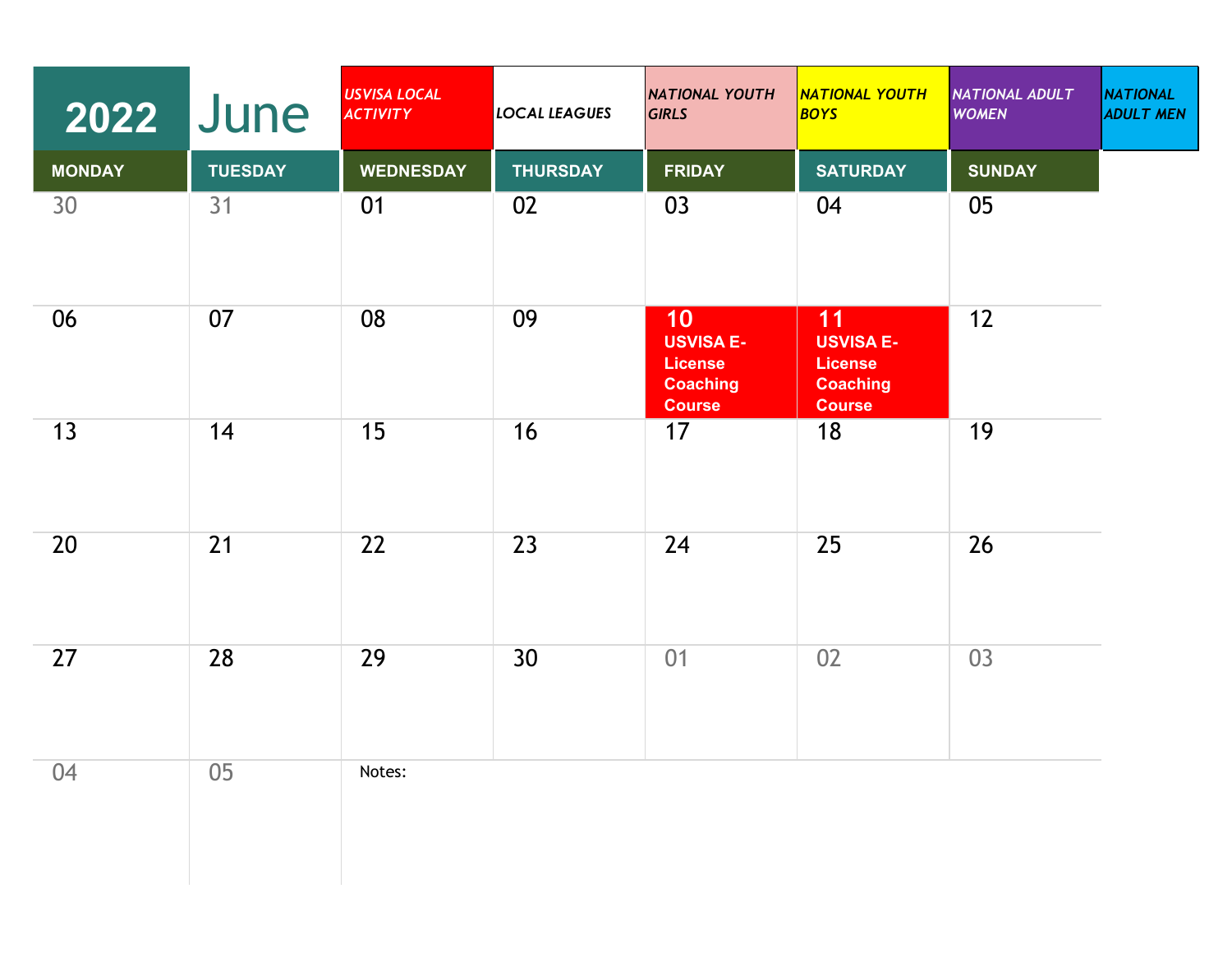| 2022                                                                                 | July                                                                                   | <b>USVISA LOCAL</b><br><b>ACTIVITY</b>                                               | <b>LOCAL LEAGUES</b>                                                                 | <b>NATIONAL YOUTH</b><br><b>GIRLS</b> | <mark>NATIONAL YOUTH</mark><br>BOYS | <b>NATIONAL ADULT</b><br><b>WOMEN</b> | <b>NATIONAL</b><br><b>ADULT MEN</b> |
|--------------------------------------------------------------------------------------|----------------------------------------------------------------------------------------|--------------------------------------------------------------------------------------|--------------------------------------------------------------------------------------|---------------------------------------|-------------------------------------|---------------------------------------|-------------------------------------|
| <b>MONDAY</b>                                                                        | <b>TUESDAY</b>                                                                         | <b>WEDNESDAY</b>                                                                     | <b>THURSDAY</b>                                                                      | <b>FRIDAY</b>                         | <b>SATURDAY</b>                     | <b>SUNDAY</b>                         |                                     |
| 27                                                                                   | 28                                                                                     | 29                                                                                   | 30                                                                                   | 01                                    | 02                                  | 03                                    |                                     |
| 04                                                                                   | 05                                                                                     | 06                                                                                   | 07                                                                                   | 08                                    | 09                                  | 10                                    |                                     |
| 11<br><b>USVISA Position</b><br><b>Specific</b><br><b>Coaching</b><br><b>Session</b> | $12$<br><b>USVISA Position</b><br><b>Specific</b><br><b>Coaching</b><br><b>Session</b> | 13<br><b>USVISA Position</b><br><b>Specific</b><br><b>Coaching</b><br><b>Session</b> | 14<br><b>USVISA Position</b><br><b>Specific</b><br><b>Coaching</b><br><b>Session</b> | 15                                    | 16                                  | 17                                    |                                     |
| 18                                                                                   | 19                                                                                     | 20                                                                                   | 21                                                                                   | 22                                    | 23                                  | 24                                    |                                     |
| 25                                                                                   | 26                                                                                     | 27                                                                                   | 28                                                                                   | 29                                    | 30                                  | 31                                    |                                     |
| 01                                                                                   | 02                                                                                     | Notes:                                                                               |                                                                                      |                                       |                                     |                                       |                                     |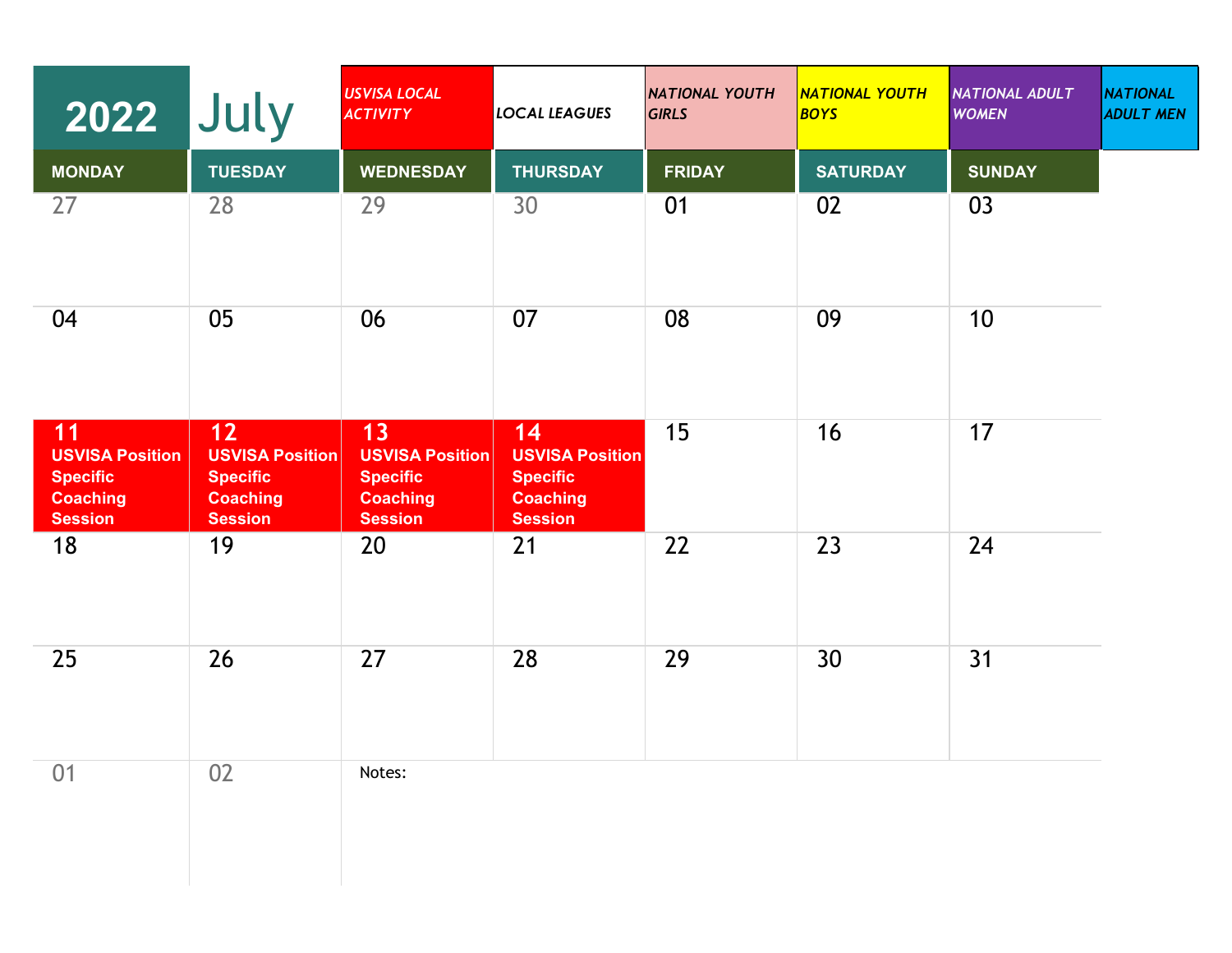| 2022                                                                       | August                                                                  | <b>USVISA LOCAL</b><br><b>ACTIVITY</b>                                  | LOCAL LEAGUES                                                           | <b>NATIONAL YOUTH</b><br><b>GIRLS</b>                               | <b>NATIONAL YOUTH</b><br><b>BOYS</b>                                | <b>NATIONAL ADULT</b><br><b>WOMEN</b>                               | <b>NATIONAL</b><br><b>ADULT MEN</b> |
|----------------------------------------------------------------------------|-------------------------------------------------------------------------|-------------------------------------------------------------------------|-------------------------------------------------------------------------|---------------------------------------------------------------------|---------------------------------------------------------------------|---------------------------------------------------------------------|-------------------------------------|
| <b>MONDAY</b>                                                              | <b>TUESDAY</b>                                                          | <b>WEDNESDAY</b>                                                        | <b>THURSDAY</b>                                                         | <b>FRIDAY</b>                                                       | <b>SATURDAY</b>                                                     | <b>SUNDAY</b>                                                       |                                     |
| 01                                                                         | 02                                                                      | 03                                                                      | 04                                                                      | 05                                                                  | 06                                                                  | 07                                                                  |                                     |
| <b>CONCACAF Girls'</b><br>Under-15<br>Championship                         | <b>CONCACAF Girls'</b><br>Under-15<br>Championship                      | <b>CONCACAF Girls'</b><br>Under-15<br>Championship                      | <b>CONCACAF Girls'</b><br>Under-15<br>Championship                      | <b>CONCACAF Girls'</b><br>Under-15<br>Championship                  | <b>CONCACAF Girls'</b><br>Under-15<br>Championship                  | <b>CONCACAF Girls'</b><br>Under-15<br>Championship                  |                                     |
| 08<br><b>Concacaf D-</b><br>license Coaching<br><b>Course</b>              | 09<br><b>Concacaf D-</b><br>license<br><b>Coaching</b><br><b>Course</b> | 10<br><b>Concacaf D-</b><br>license<br><b>Coaching</b><br><b>Course</b> | 11<br><b>Concacaf D-</b><br>license<br><b>Coaching</b><br><b>Course</b> | 12                                                                  | 13                                                                  | 14                                                                  |                                     |
| 15                                                                         | 16                                                                      | 17                                                                      | 18                                                                      | 19                                                                  | 20                                                                  | 21                                                                  |                                     |
| 22                                                                         | 23                                                                      | 24<br><b>Concacaf Men's</b><br><b>Under-17</b><br><b>Qualifiers</b>     | 25<br><b>Concacaf Men's</b><br><b>Under-17</b><br><b>Qualifiers</b>     | 26<br><b>Concacaf Men's</b><br><b>Under-17</b><br><b>Qualifiers</b> | 27<br><b>Concacaf Men's</b><br><b>Under-17</b><br><b>Qualifiers</b> | 28<br><b>Concacaf Men's</b><br><b>Under-17</b><br><b>Qualifiers</b> |                                     |
| <b>29</b><br><b>Concacaf Men's</b><br><b>Under-17</b><br><b>Qualifiers</b> | 30<br><b>Concacaf Men's</b><br><b>Under-17</b><br><b>Qualifiers</b>     | 31<br><b>Concacaf Men's</b><br><b>Under-17</b><br><b>Qualifiers</b>     | 01                                                                      | 02                                                                  | 03                                                                  | 04                                                                  |                                     |
| 05                                                                         | 06                                                                      | Notes:                                                                  |                                                                         |                                                                     |                                                                     |                                                                     |                                     |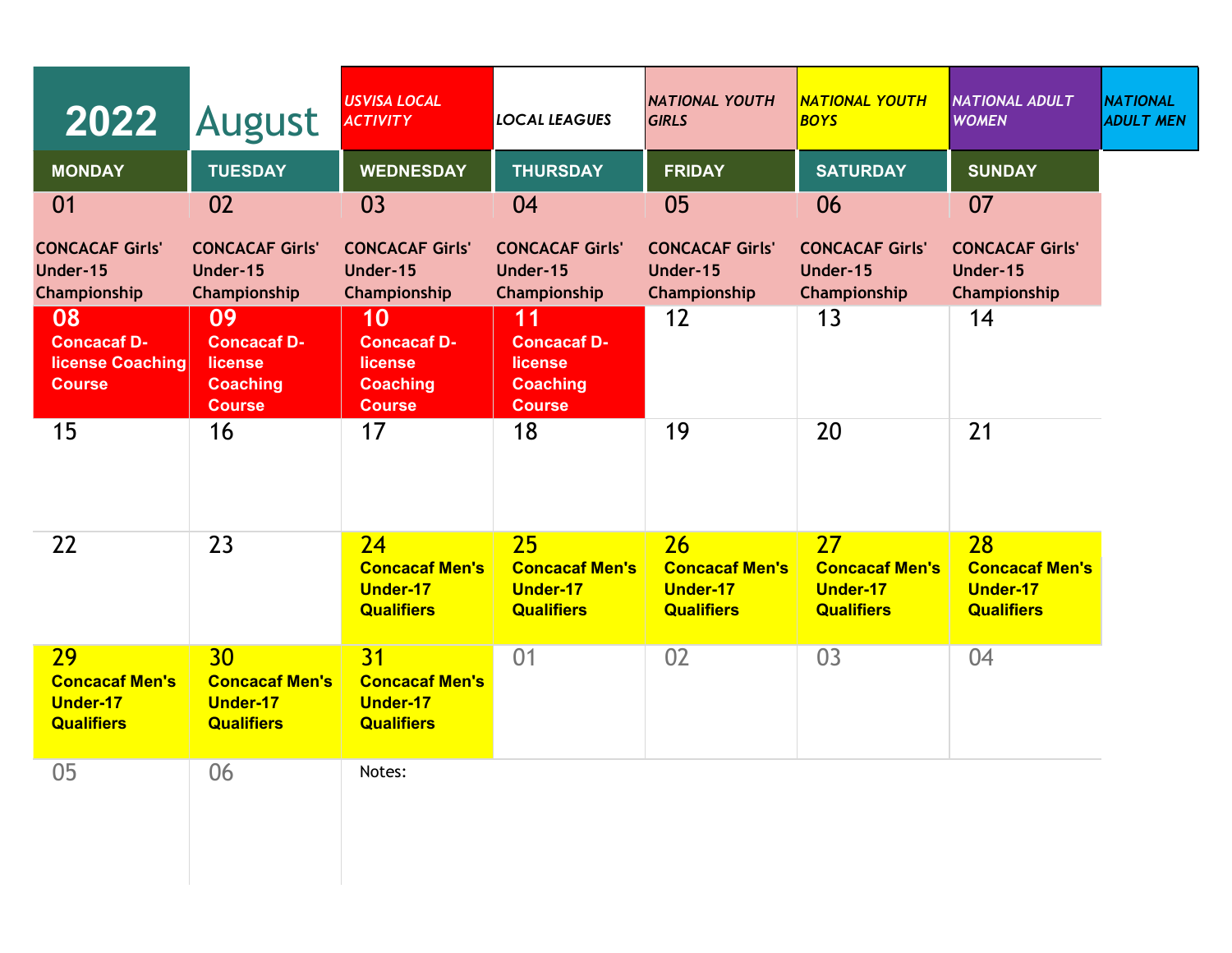| 2022          | September ACTIVITY | <b>USVISA LOCAL</b> | <b>LOCAL LEAGUES</b>                                                | <b>NATIONAL YOUTH</b><br><b>GIRLS</b>                                                | <b>NATIONAL YOUTH</b><br>BOYS                                                        | <b>NATIONAL ADULT</b><br><b>WOMEN</b>                               | <b>NATIONAL</b><br><b>ADULT MEN</b> |
|---------------|--------------------|---------------------|---------------------------------------------------------------------|--------------------------------------------------------------------------------------|--------------------------------------------------------------------------------------|---------------------------------------------------------------------|-------------------------------------|
| <b>MONDAY</b> | <b>TUESDAY</b>     | <b>WEDNESDAY</b>    | <b>THURSDAY</b>                                                     | <b>FRIDAY</b>                                                                        | <b>SATURDAY</b>                                                                      | <b>SUNDAY</b>                                                       |                                     |
| 29            | 30                 | 31                  | 01<br><b>Concacaf Men's</b><br><b>Under-17</b><br><b>Qualifiers</b> | 02<br><b>Concacaf Men's</b><br><b>Under-17</b><br><b>Qualifiers</b>                  | 03<br><b>Concacaf Men's</b><br><b>Under-17</b><br><b>Qualifiers</b>                  | 04<br><b>Concacaf Men's</b><br><b>Under-17</b><br><b>Qualifiers</b> |                                     |
| 05            | 06                 | 07                  | 08                                                                  | 09                                                                                   | 10                                                                                   | 11                                                                  |                                     |
| 12            | 13                 | 14                  | 15                                                                  | 16                                                                                   | 17                                                                                   | 18                                                                  |                                     |
| 19            | 20                 | 21                  | 22                                                                  | 23<br><b>USVISA Position</b><br><b>Specific</b><br><b>Coaching</b><br><b>Session</b> | 24<br><b>USVISA Position</b><br><b>Specific</b><br><b>Coaching</b><br><b>Session</b> | 25                                                                  |                                     |
| 26            | 27                 | 28                  | 29                                                                  | 30                                                                                   | 01                                                                                   | 02                                                                  |                                     |
| 03            | 04                 | Notes:              |                                                                     |                                                                                      |                                                                                      |                                                                     |                                     |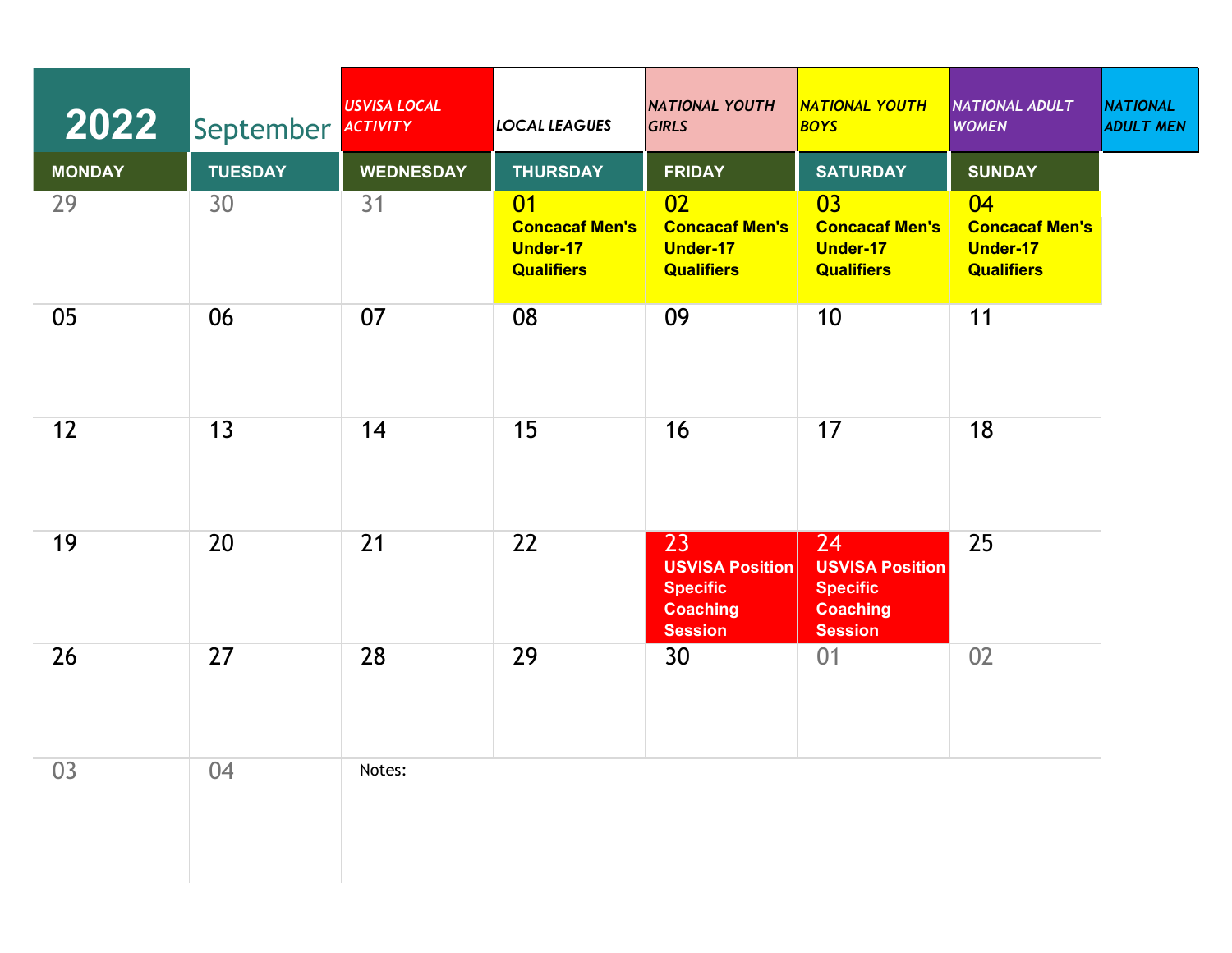|                                                                      | 2022 October ACTIVITY                                                   | <b>USVISA LOCAL</b>                                                            | <b>LOCAL LEAGUES</b>                                                    | <b>NATIONAL YOUTH</b><br><b>GIRLS</b>                                          | <b>NATIONAL YOUTH</b><br><b>BOYS</b>                                    | <b>NATIONAL ADULT</b><br><b>WOMEN</b>                                   | <b>NATIONAL</b><br><b>ADULT MEN</b> |
|----------------------------------------------------------------------|-------------------------------------------------------------------------|--------------------------------------------------------------------------------|-------------------------------------------------------------------------|--------------------------------------------------------------------------------|-------------------------------------------------------------------------|-------------------------------------------------------------------------|-------------------------------------|
| <b>MONDAY</b>                                                        | <b>TUESDAY</b>                                                          | <b>WEDNESDAY</b>                                                               | <b>THURSDAY</b>                                                         | <b>FRIDAY</b>                                                                  | <b>SATURDAY</b>                                                         | <b>SUNDAY</b>                                                           |                                     |
| 26                                                                   | 27                                                                      | 28                                                                             | 29                                                                      | 30                                                                             | 01                                                                      | 02                                                                      |                                     |
| 03                                                                   | 04                                                                      | 05                                                                             | 06                                                                      | 07                                                                             | 08                                                                      | 09                                                                      |                                     |
| 10                                                                   | 11                                                                      | 12                                                                             | 13                                                                      | 14<br><b>Concacaf C-</b><br><b>license</b><br><b>Coaching</b><br><b>Course</b> | 15<br><b>Concacaf C-</b><br>license<br><b>Coaching</b><br><b>Course</b> | 16<br><b>Concacaf C-</b><br>license<br><b>Coaching</b><br><b>Course</b> |                                     |
| 17<br><b>Concacaf C-</b><br><b>license Coaching</b><br><b>Course</b> | 18<br><b>Concacaf C-</b><br>license<br><b>Coaching</b><br><b>Course</b> | 19<br><b>Concacaf C-</b><br><b>license</b><br><b>Coaching</b><br><b>Course</b> | 20<br><b>Concacaf C-</b><br>license<br><b>Coaching</b><br><b>Course</b> | 21<br><b>Concacaf C-</b><br><b>license</b><br><b>Coaching</b><br><b>Course</b> | 22                                                                      | 23                                                                      |                                     |
| 24                                                                   | 25                                                                      | 26                                                                             | 27                                                                      | 28                                                                             | 29                                                                      | 30                                                                      |                                     |
| 31                                                                   | 01                                                                      | Notes:                                                                         |                                                                         |                                                                                |                                                                         |                                                                         |                                     |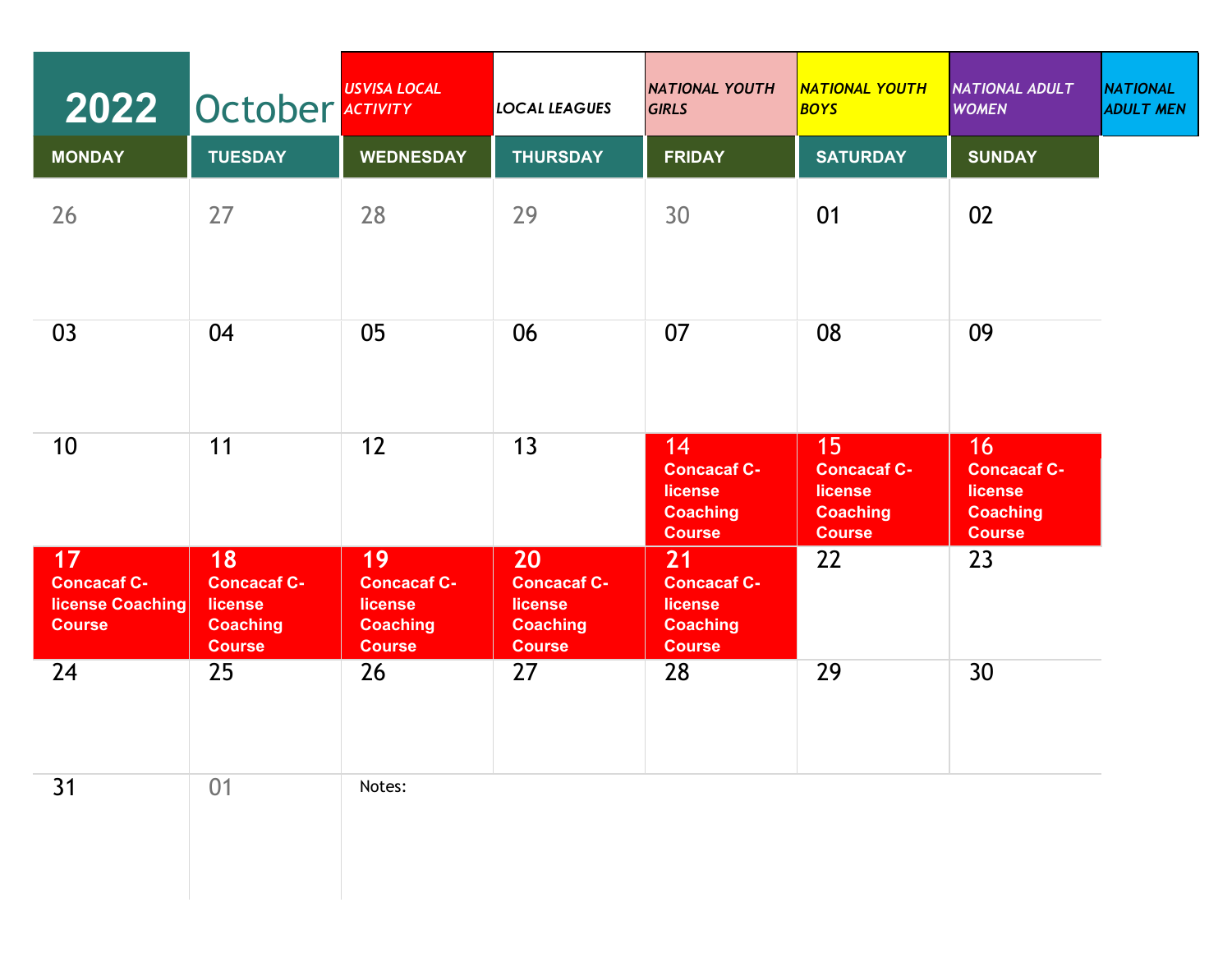| 2022          | November ACTIVITY | <b>USVISA LOCAL</b> | <b>LOCAL LEAGUES</b> | <b>NATIONAL YOUTH</b><br><b>GIRLS</b> | <b>NATIONAL YOUTH</b><br><b>BOYS</b> | NATIONAL ADULT<br><b>WOMEN</b> | <b>NATIONAL</b><br><b>ADULT MEN</b> |
|---------------|-------------------|---------------------|----------------------|---------------------------------------|--------------------------------------|--------------------------------|-------------------------------------|
| <b>MONDAY</b> | <b>TUESDAY</b>    | <b>WEDNESDAY</b>    | <b>THURSDAY</b>      | <b>FRIDAY</b>                         | <b>SATURDAY</b>                      | <b>SUNDAY</b>                  |                                     |
| 31            | 01                | 02                  | 03                   | 04                                    | 05                                   | 06                             |                                     |
| 07            | 08                | 09                  | 10                   | 11                                    | 12                                   | 13                             |                                     |
| 14            | 15                | 16                  | 17                   | 18                                    | 19                                   | 20                             |                                     |
| 21            | 22                | 23                  | 24                   | 25                                    | 26                                   | 27                             |                                     |
| 28            | 29                | 30 <sup>°</sup>     | 01                   | 02                                    | 03                                   | 04                             |                                     |
| 05            | 06                | Notes:              |                      |                                       |                                      |                                |                                     |